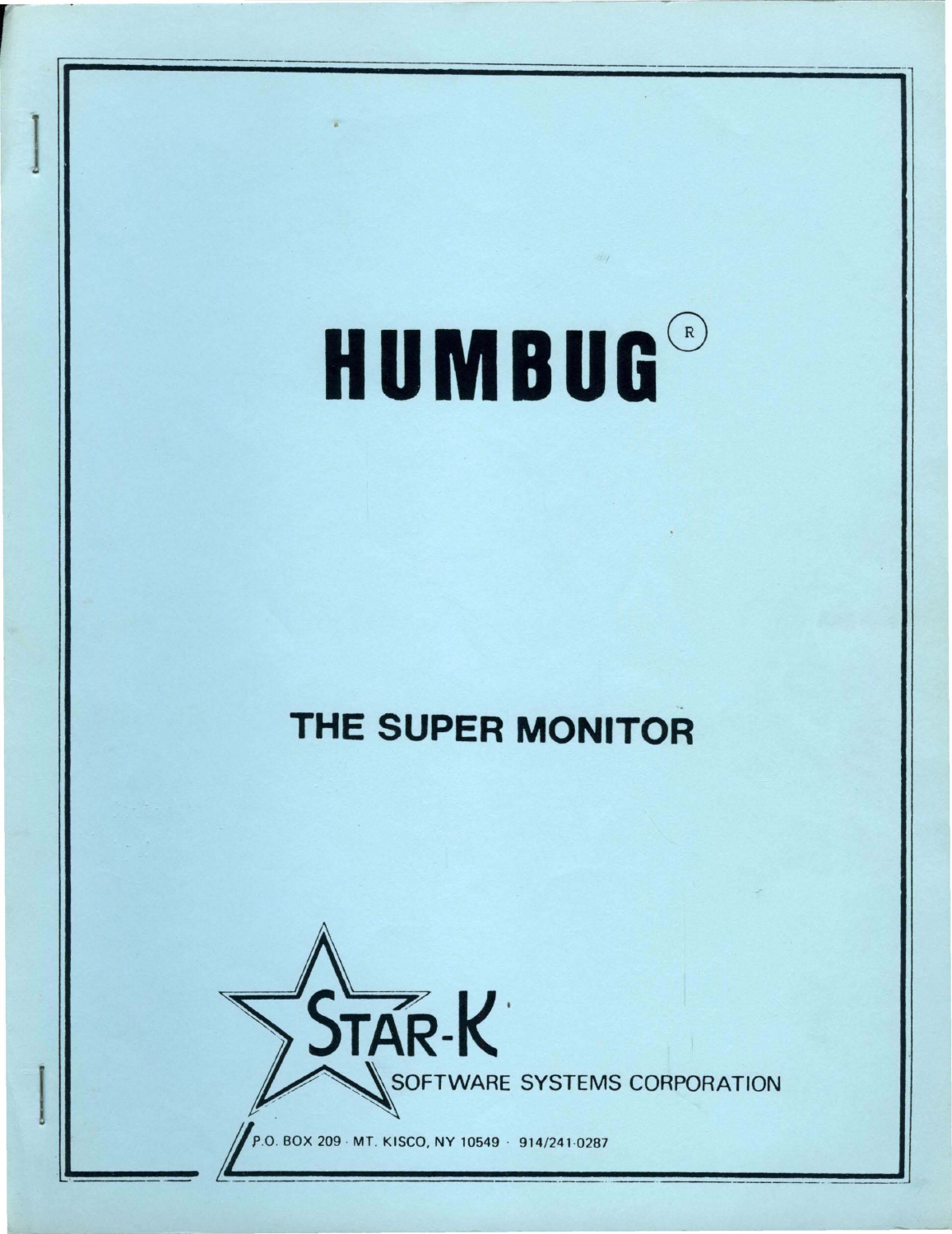### $HUMBUG<sub>(R)</sub>$ **68K Version**

by Peter A. Stark

Copyright (C) 1986, 1987 by Peter A. Stark and licensed to Star-K Software Systems Corp. P. o. Box 209 Mt. Kisco, NY 10549 (914) 241-0287

All rights reserved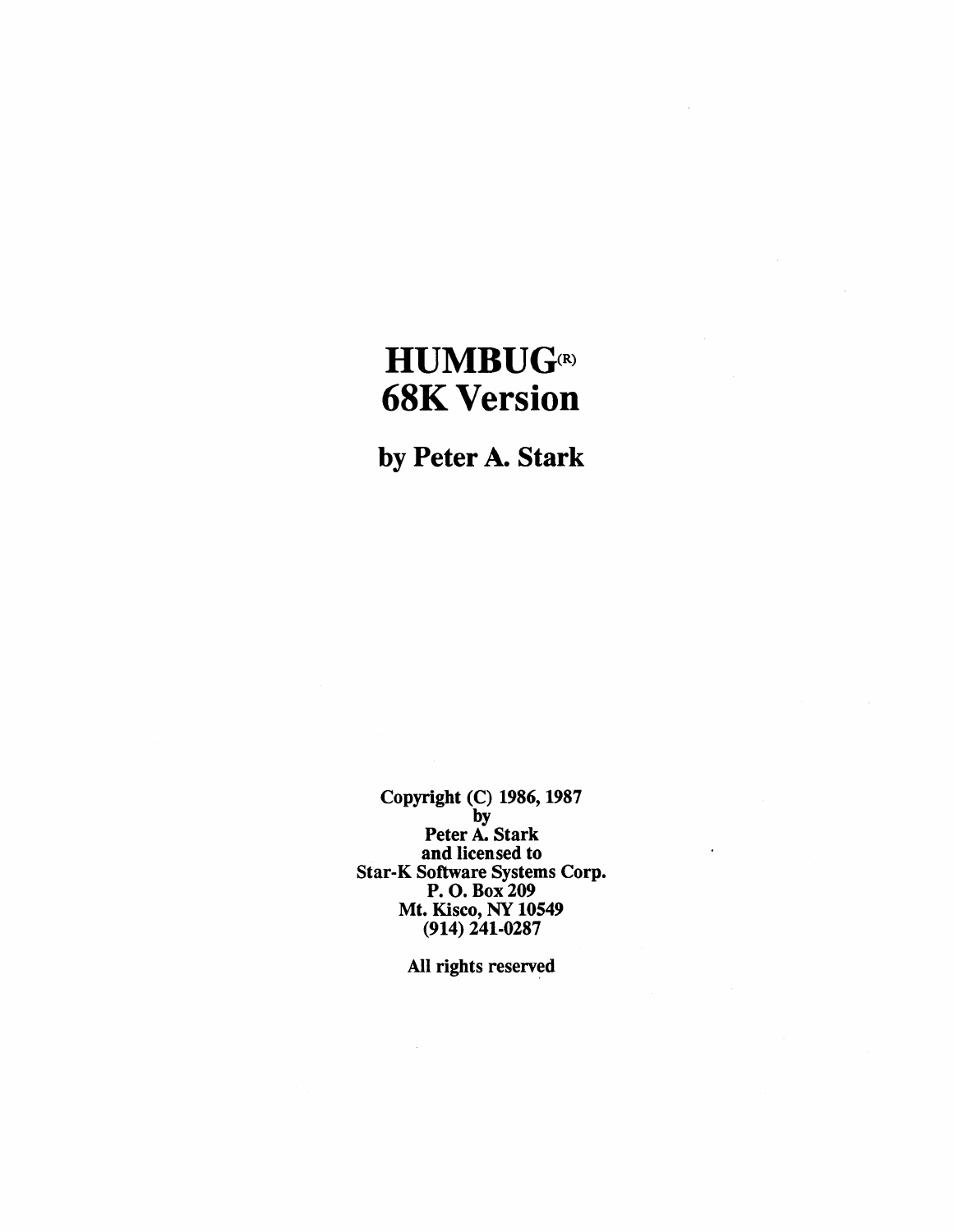#### **Copyright** (C) **1986,1987 by Peter A. Stark**

All Star-K computer programs are licensed on an "as is" basis without warranty.

Star-K Software Systems Corp. shall have no liability or responsibility to customer or any other person or entity with respect to any liability, loss or damage caused or alleged to be caused directly or indirectly by computer equipment or programs sold by Star-K, including but not limited to any interruption of service, loss of business or anticipatory profits or consequential damages resulting from the use or operation of such computer or computer programs.

Good data processing procedure dictates that the user test the program, run and test sample sets of data, and run the system in parallel with the system previously in use for a period of time adequate to insure that results of operation of the computer or program are satisfactory.

#### SOFtWARE **LICENSE**

A. Star-K Software Systems Corp. grants to customer a non-exclusive, paid up license to use on customer's computer the Star-K computer software received. Title to the media on which the software is recorded (cassette and/or disk) or stored (ROM) is transferred to customer, but not title to the software.

B. In consideration of this license, customer shall not reproduce copies of Star-K software except to reproduce the number of copies required for use on customer's computer and shall include the copyright notice on all copies of software reproduced in whole or in part.

C. The provisions of this software license (paragraphs A, B, and C) shall also be applicable to third parties purchasing such software from customer.

#### **NOTES**

Wherever used in this manual, SK\*DOS and HUMBUG are registered trademarks of Star-K Software Systems Corp.

This is revision 1.03 of the manual, last revised on December 29,1987.

We provide support for HUMBUG users via the Star-K Software BBS at 914-241-3307. This computerized system operates 24 hours a day at 300 and 1200 baud, 8 bits, no parity, 1 stop bit. Feel free to call the BBS at any time - it is a popular medium for interchanging ideas, opinions, and programs among the many users of Star-K software and hardware.

Please save the HUMBUG serial number, printed below; it will enable us to provide better service to you should you need upgrades or assistance. The number is

HUM-

#### 404619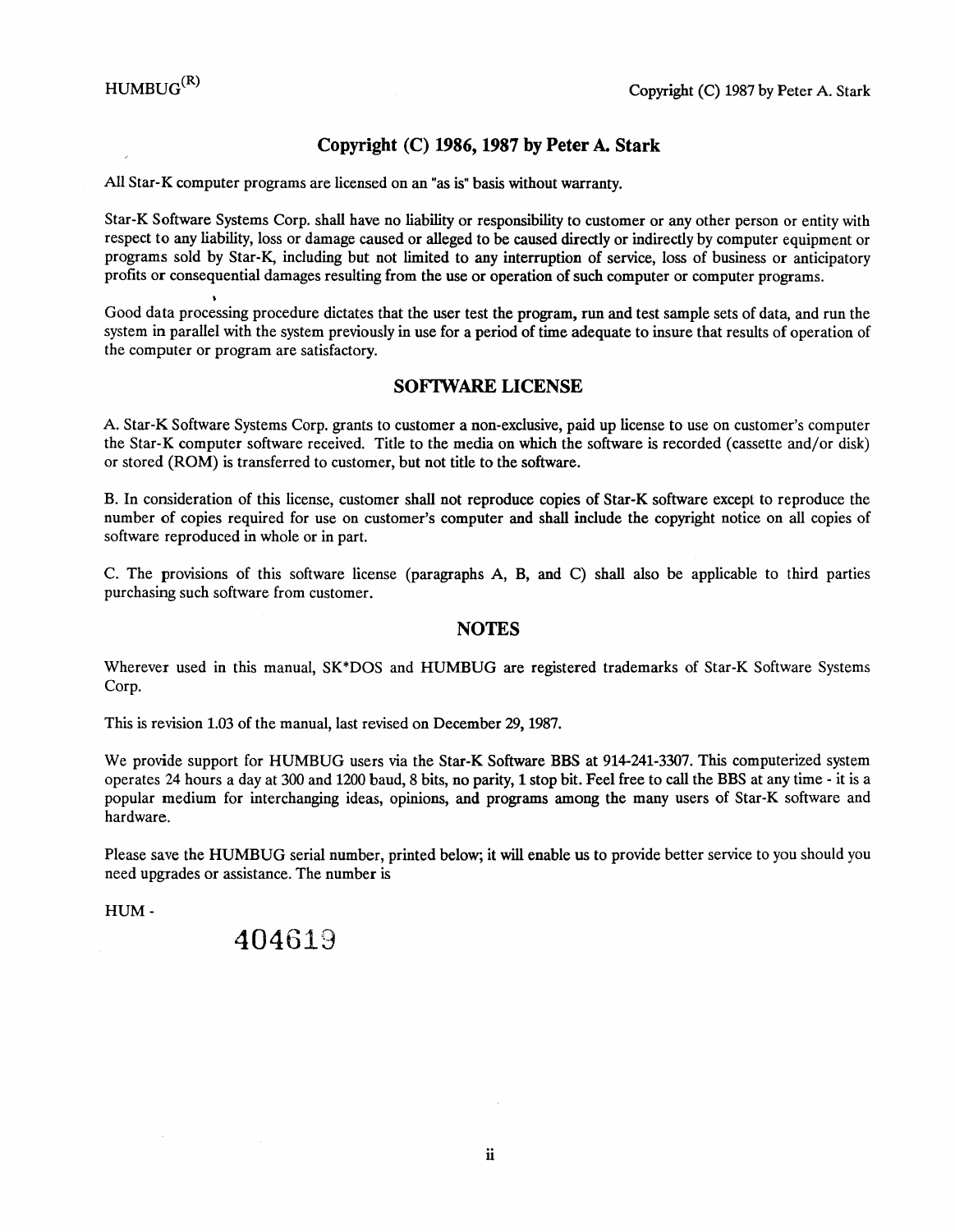\*

#### INTRODUCTION

This manual provides information primarily for the PT68K-2 version of HUMBUG/68K, although it may also be used for other 68K versions. In that case, your HUMBUG may not be exactly like the version described herein; it may have more - or fewer - functions or commands. You may, however, use the HE (help) command to determine which commands are present in your version.

HUMBUG is a necessary part of your computer, because it contains the very first instructions performed when the computer is first turned on. It performs the basic initialization of the system which is required to allow it to work, and becomes the 'monitor' which oversees the direct operation of the hardware - at least, until such time as you load SK\*DOS.

HUMBUG is supplied on two EPROMs which plug into the two 28-pin sockets on the system board, labelled U20 and U27. The EPROM labelled 'lower' or '1' plugs into U27, while the EPROM labelled 'upper' or '0' plugs into U20. When inserting the EPROMS, make sure not to bend any pins, and orient the notches (which identify pin 1) as shown on the printed circuit board.

#### STARTING THE SYSTEM

In most systems, HUMBUG is operated through a serial terminal. On the PT68K-2, however, you may use either a serial terminal (plugged into J22), or a PC-style video card (plugged into any of the six PC-style connectors) and PC-style keyboard (plugged into J9.) The video card can be either a monochrome (or monochrome/graphics) card or Color Graphics (CGA) card.

When you start the system, you may see nothing on the display until you press the RETURN key (which may be labelled RETURN, ENTER, CR, or just with a strange arrow which looks like  $\lt$ -'; we will refer to it as "RETURN" in the rest of this manual.) HUMBUG is waiting to see which keyboard you intend to use (either a serial terminal or a PC-compatible keyboard may be used), and (if a serial keyboard) what baud rate your terminal is set to, and will adapt itself to it. If you are using a serial terminal, then you may have to press RETURN two or three times before you get a display.

Once HUMBUG identifies your I/O equipment, it will display the message

#### HUMBUG (R) Ver. x.x Copyright (C) 1986,1987 by Peter A. Stark

The asterisk  $(*)$  is the prompt telling you that HUMBUG is now waiting for your command, and the underline  $\bigcup$  is the cursor (which may appear different on different terminals.) You may type the command HE for a listing of the allowed commands, which are described in the next section.

#### HUMBUG COMMANDS

HUMBUG responds to two-letter commands from the keyboard. For example, the HE command prints a 'help' message which gives a short listing of available commands.

Many of the HUMBUG commands, such as memory dump commands, require a starting and ending address for proper operation. These commands prompt for this pair of addresses with a FROM ... TO ... You may enter addresses in free form, and need not enter initial zeroes. For example, address \$00000123 could be entered as 00000123, or 0123, or just 123. (Each number entered into HUMBUG must be followed by a space to indicate that it is finished.) The pair of addresses entered by the user is called the "Fr" pair, and is stored for possible reuse later.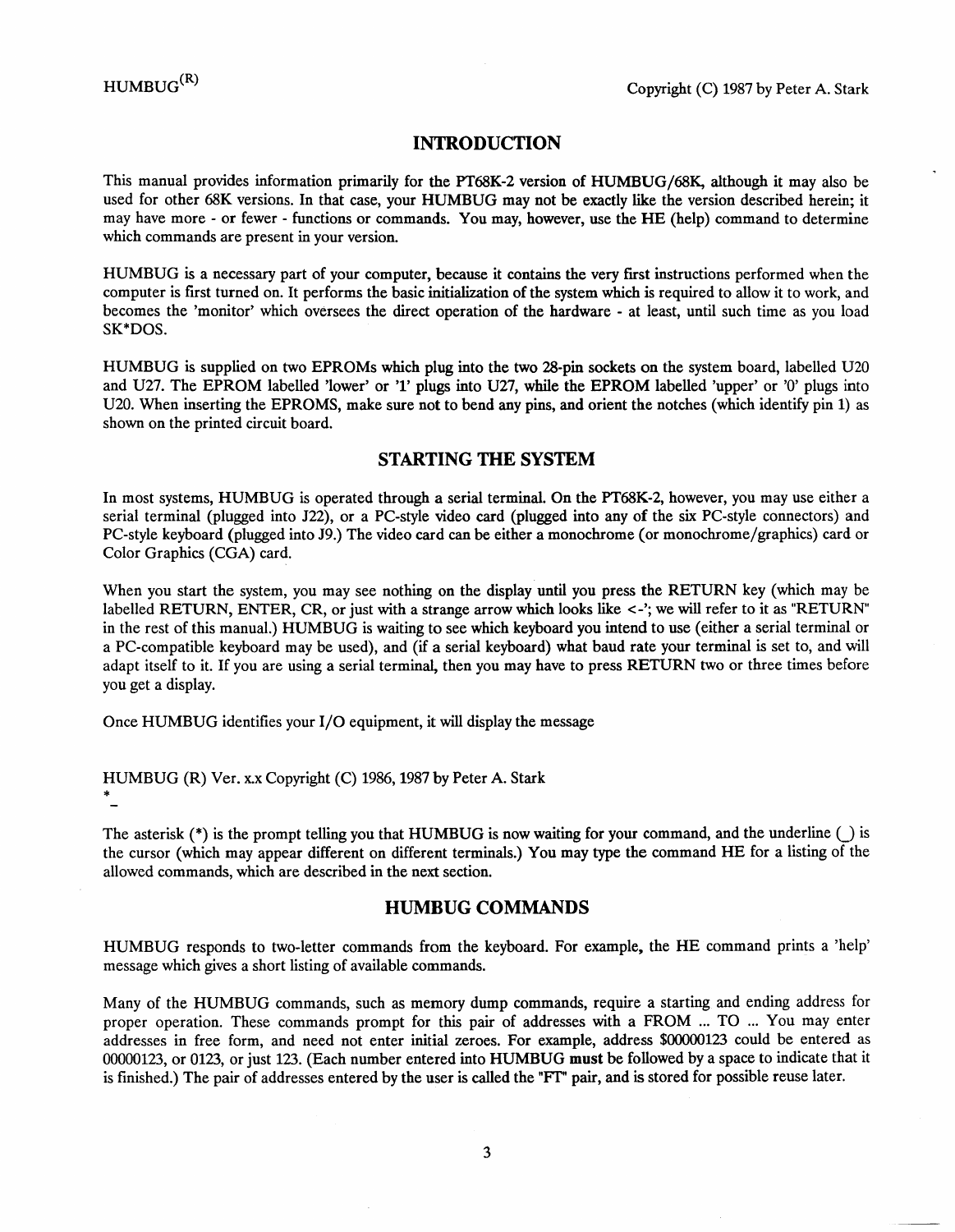Any valid hex address is acceptable as a response to the FROM ... TO ... prompt. If a RETURN is entered instead of the FROM address, then the current command will use the last FT pair previously entered. Any other character (except a space) will cancel the execution of the command and return to HUMBUG command entry mode.

HUMBUG obeys the following two-character commands:

AD - Formatted ASCII dump. The specified area of memory is dumped to the output device, sixteen bytes to a line. Each line is identified with its starting address. ASCII codes of 7E, 7F, and OO-lF are printed as a period, and the most significant bit (parity bit) is ignored.

AI - ASCII Input. The AI command allows the direct input of ASCII data from the keyboard into any area of memory. All text following the AI is inserted into the memory area defined by the FT pair. If the memory area set aside is too small to hold all the text entered, or if the text is not properly stored (due to nonexistent or defective memory), either you will get a BUS ERROR message, or your screen will start outputting the word ERROR immediately after the last possible character has been stored. The only way to get out of the AI mode is by the control-Sf RETURN combination, or by pushing RESET. When this is done, the FT pair will be changed to reflect the amount of memory actually filled by the AI, so that a following AO or HD command would output exactly the same data as entered by AI.

AO - ASCII Output. Following this command, the contents of the memory area defmed by the FT pair is output to the screen. This is normally used to output ASCII text. The AI-AO combination is primarily intended for testing.

BA - Basic. If available, this command takes you into the Basic interpreter, which is described separately below.

BP - Print Breakpoints. HUMBUG allows up to four breakpoints to be set at the same time. The BP command prints out the addresses of the current breakpoints, and the operation codes of the instructions at those breakpoints, so that the user does not forget their locations.

BR - Breakpoint set/reset. The four possible breakpoints are numbered 1 through 4, and can be individually set or reset. When the system is first turned on, all breakpoints are erased; subsequent RESETs do not erase the current breakpoints. The typical BR command has the following form:

BR NUMBER: n ADDRESS: addr

where the computer's responses are underlined.  $n$  is the number of the breakpoint you wish to set or reset; *addr* is the new address of that breakpoint. Entering a new address, or hitting RETURN or any invalid entry for *addr*, will cancel the old breakpoint number n.

CO - Continue. After a breakpoint is encountered in a program, or after a single-step execution, the program being tested may be continued with the CO command. After a breakpoint, the breakpoint should be removed with the BR command before hitting CO; otherwise the break will be executed again and the program will not go on.

CS - Checksum. This command prints a 16-bit checksum of the memory area defmed by the FT pair. This is primarily intended to check whether a program or data has been properly loaded, or whether it has been changed.

FD - Boot SK\*DOS from a floppy disk.

FI - Find. PI will print out all addresses in the area of memory defmed by the FT pair which contain a specified onethrough five-byte constant. The typical command sequence is

FI HOW MANY BYTES? n FIND WHAT? d...d FROM addr TO addr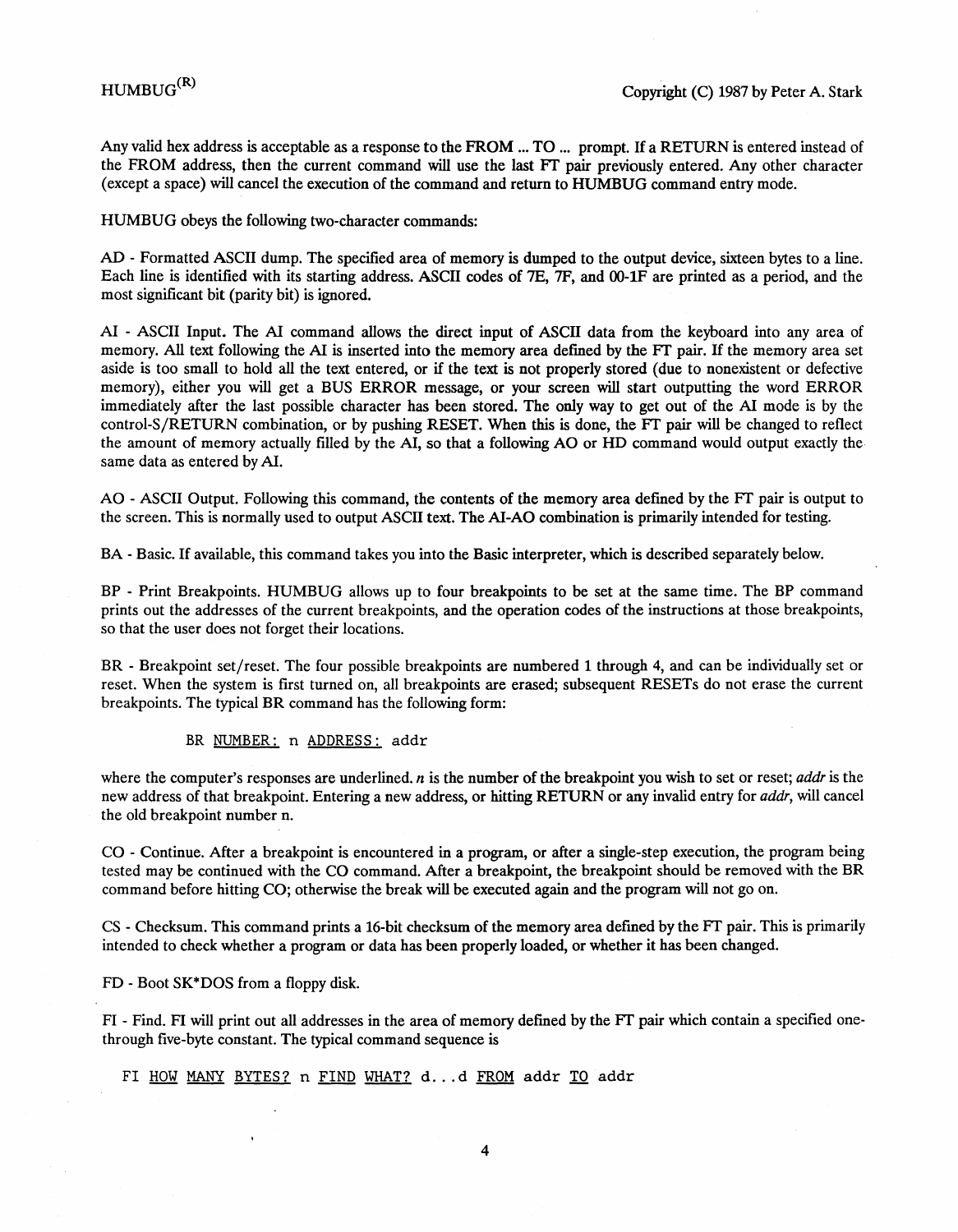where computer responses are underlined. *n* is the number of bytes to be found, d...d are 2 through 10 hex digits representing the 1 through 5 bytes to be found, and addr are the two Ff addresses specifying the address range to be searched.

FM - Fill memory. This command allows a specified area of memory, defmed by the Ff pair, to be filled with a specified byte.

HA - Hex and ASCII dump. Combination of the HD and AD commands, which prints the contents of memory in both hex and ASCII.

HD - Hex Dump. Prints a hexadecimal dump of the area of memory defmed by the FT pair. Sixteen bytes are printed per line, with each line preceded by the address.

HE - Help. Prints a listing of all HUMBUG commands.

JS - Jump to System program. This command jumps to the address specified after the JS, with the CPU in system (supervisor) state.

JU - Jump to User program. This command is similar to JS, but enters the program with the CPU in user state.

LO - Load Sl- S9 Motorola binary format from main keyboard.

MC - Memory compare. This command compares two specified memory areas byte-by-byte, and prints out memory contents for each byte which is different in the two areas. Prompts ask for the FT pair for the first area, and for the starting area of the second.

ME - Memory examine and change. This command allows you to examine the contents of memory on a byte-by-byte basis, and enter new data if desired. When you type in ME, followed by the address to be examined, HUMBUG will display the current contents of that address and wait. You may now type in one of the following:

a new byte of data a space to go to the next byte an up arrow to go back to the previous byte anything else to quit

MO - Move memory. This command allows the contents of the memory area specified by the FT pair to be moved to another memory area. Memory data can be moved to higher or lower addresses, and the new area can overlap the original area. Moving is done in the correct way so that no data is lost even on overlaps.

MS - Memory Store. This command is similar to ME, but stores data without frrst reading it out, and without verifying that it was properly stored. It is used primarily for storing data into I/O registers.

MT - Memory Test. Does a simple memory test on the memory area defmed by the FT pair. If memory is OK, it prints a plus sign and returns to HUMBUG. If memory is bad, it prints the address of the bad location, a hex number representing the bad bit, and the actual contents of that location at the time it failed the test. (This is a nondestructive test of memory since the previous contents of each location are restored. If, however, a memory test is done of I/O locations, it is possible that false I/O operation may occur, or that I/O devices may not be properly initialized. )

RC - Register Change. Allows you to modify the contents of the CPU registers displayed by the RE (Register Examine) command. When you type RC, HUMBUG will respond with REG:, which you should answer with the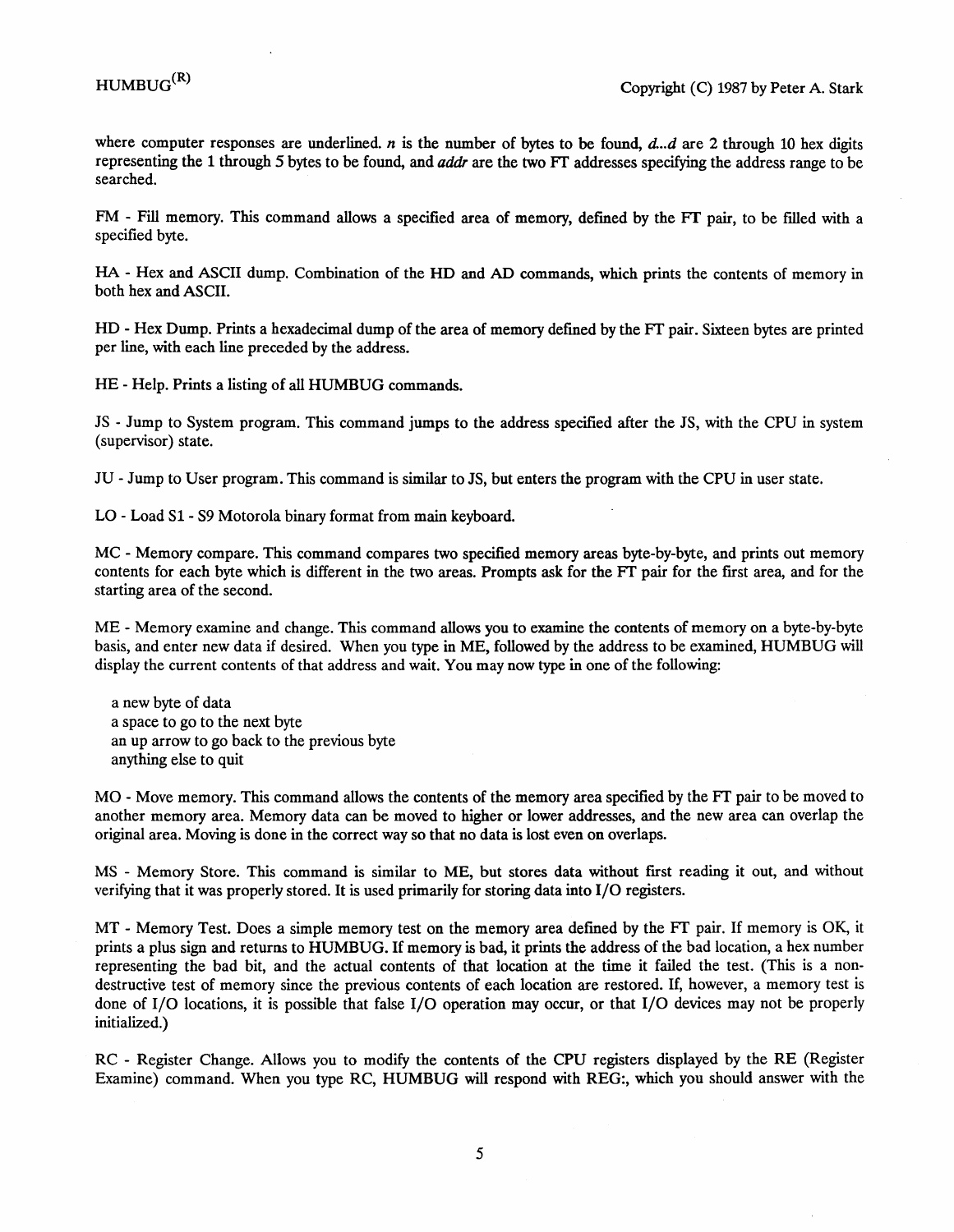code for the register to be changed. HUMBUG then enters the ME mode at the location where that register is stored. You may then examine or change the register contents, as desired. Note, however, that register A7 cannot be directly changed. Instead, you must change either US (user stack) or SS (system stack).

RD - Return to SK\*DOS. This command returns to SK\*DOS. Caution - do not use the RD command unless SK\*DOS has already been booted and run.

RE - Register Examine displays the current CPU registers. The Data and Address registers are displayed frrst, with the remaining registers below. An RE printout is automatically performed following a single-step or upon encountering any breakpoint. Note that the display for A7 depends on which state is currently reflected in the status register; changing the current state will also generally change the A7 display.

SS - single-step. Perform the next instruction of the program being tested. SS uses the register contents printed by the RE command; hence the SS command cannot be used to start single-stepping until after a prior breakpoint or single-step has been performed. When an SS is performed, HUMBUG prints out several lines: the frrst line prints out the address of the instruction to be performed, while the other lines print out the RE dump after the instruction has been performed.

ST - Start single-stepping. Since SS cannot be performed until after a breakpoint or previous single step, the special ST command is included to perform an initial single-step if the breakpoint is not used. ST prompts for the address of the first instruction to be single-stepped, and then executes it in exactly the same way as the SS instruction.

WA, or WB - Winchester disk boot. This command is used to boot a Winchester disk, if available. WA is used for a WDIOO2A-WXl controller, while WB would be used for a WDlOO2-HDO controller.

Xl and X2 - These are auxiliary commands, included in HUMBUG to allow the insertion of additional commands by users.

!! - Monitor reset command. HUMBUG does not normally erase breakpoints except at the frrst power up; other resets omit this step. The !! command does a complete reset, exactly the same as at power up. In general, this is a command which will not be commonly used, and hence has been assigned a non-standard command code.

#### **BASIC**

In most systems, Basic (or UBASIC) is a disk-resident command intended for use with SK\*DOS. On the PT68K-2, Basic is also present in the HUMBUG ROM. In that case, typing HUMBUG's BA command brings you into Basic. There is not much to say about it, since anyone familiar with Basic will be able to use it quite easily.

Basic obeys the following commands:

TAB

and has the following

| DATA               | DIM           | END        | <b>FOR</b>   | <b>GOSUB</b> | <b>GOTO</b> |
|--------------------|---------------|------------|--------------|--------------|-------------|
| ΙF                 | <b>INPUT</b>  | LET        | <b>LIST</b>  | MON          | <b>NEW</b>  |
| <b>NEXT</b>        | ON            | POKE       | PRINT        | <b>READ</b>  | <b>REM</b>  |
| <b>RESTORE</b>     | <b>RETURN</b> | <b>RUN</b> | <b>SOUND</b> | STOP.        |             |
| llowing functions: |               |            |              |              |             |

ABS CHR\$ INT PEEK RND SGN

All of the above are fairly standard, but there are a few special commands: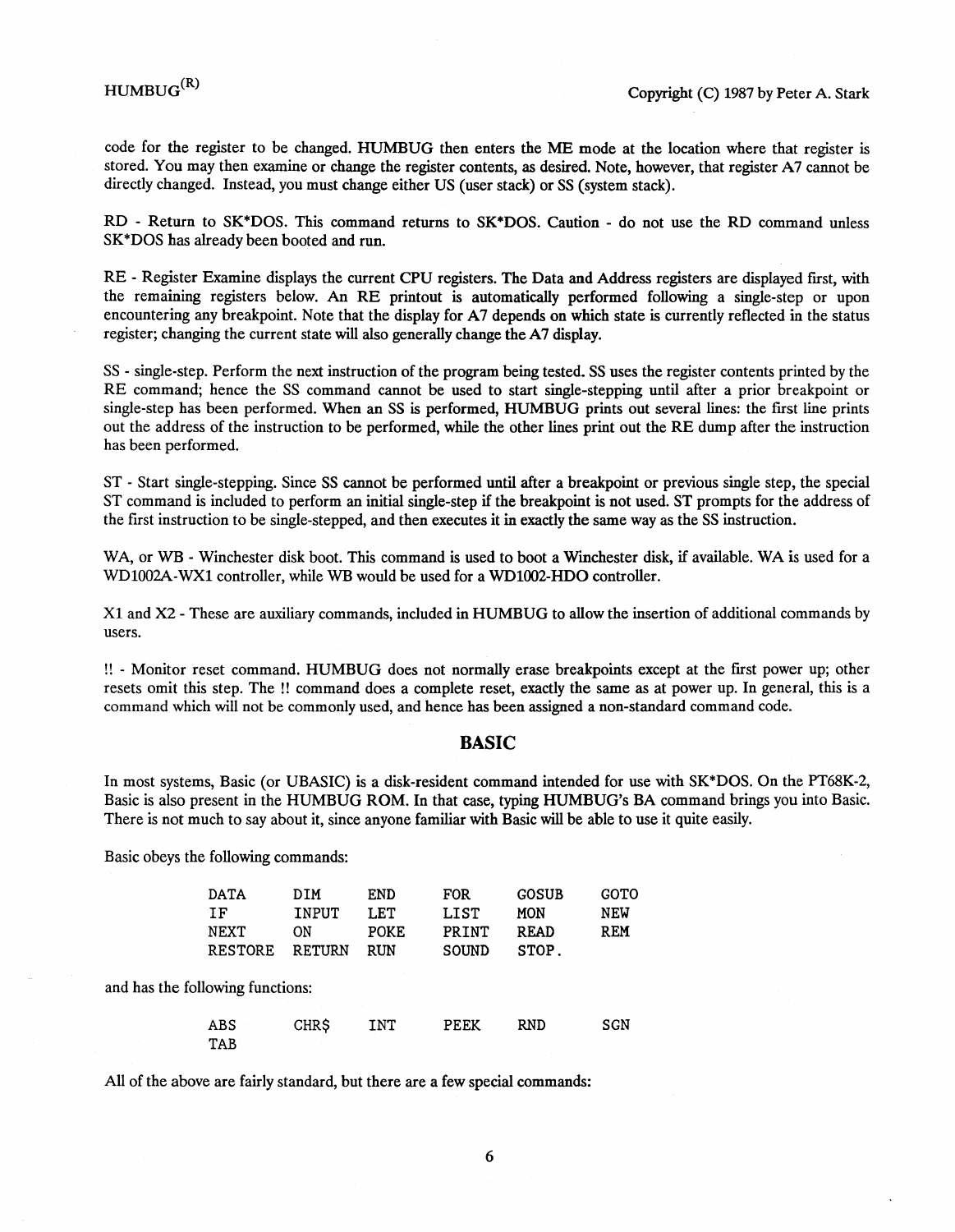| MON                    | returns to HUMBUG                 |
|------------------------|-----------------------------------|
| LET                    | is optional                       |
| PEEK(decimal address)  | returns contents of address       |
| POKE dec.address, byte | stores byte into address          |
| SOUND length, pitch    | sounds a note through the speaker |

Decimal addresses in the above can be 0 through 16777215, but note that trying to PEEK or POKE a nonexistent address may lead to a BUS ERROR message and return to HUMBUG.

The length and pitch in SOUND are limited to 1 through 255. The length of the tone is proportional to the length specifier; the frequency of the note is inversely proportional to the pitch specifier (i.e., doubling the pitch specifier makes the tone go down one octave.)

Although this Basic allows string constants (as in PRINT "HI"), it does not allow string variables (such as A\$). Only one statement per line is allowed, the arithmetic is floating point BCD with nine significant digits, and no exponentiation is allowed. Variable names can be A through Z, and A0 through Z9, but array names can only be A() through  $Z()$ ; one or two dimensions of 1 through 255 are allowed, but subscripts start with 1, not 0.

#### HUMBUG I/O CONTROL

Any time that HUMBUG is looking for commands, or any time that INEEE or OUTEEE are called, it checks the keyboard for a control-S break character arriving from the keyboard. When a control-S is detected, HUMBUG rings the bell (control-G) and halts all current I/O.

When I/O is halted, HUMBUG waits for one more character which is used for controlling monitor ports. This control character can be one of the following:

Carriage Return (CR) - this cancels the current program and forces a return to the monitor.

W - turns the wait (pause) mode on and off. When the wait mode is on, output will stop every 15 lines to allow it to be read on a CRT terminal.

R - turns output to the serial (RS-232C) control port on or off.

B - turns output to the monochrome (Black and white) video board on or off.

C - turns output to the color video board on or off. Even when you use a serial terminal, HUMBUG is simultaneously outputting to the video board if you have one. The B or C options allow this to be controlled. If the two video cards do not conflict, you may use one of each, though HUMBUG will default to output via the monochrome card.

P - turns output on or off for a serial printer connected to port B of the 1st DUART (U29), at J21.

F - toggles between fast or slow output to a CGA video board, if any. HUMBUG defaults to the fast display when it starts, but on some CGA boards this may produce an unacceptable amount of flicker or snow on the screen; in that case, toggle to the slow option to reduce the snow.

Any other character is ignored and output continues.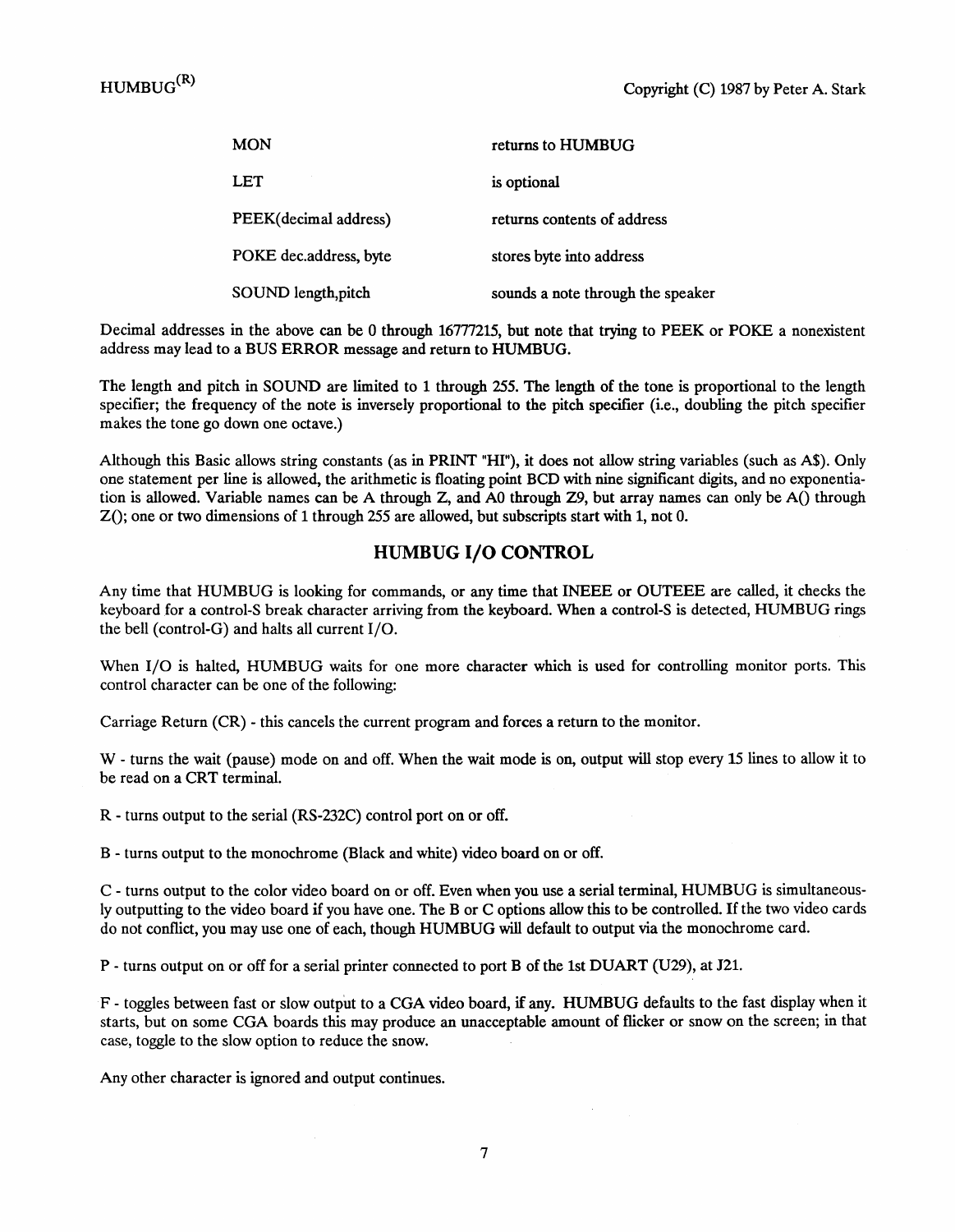The control-S/RETURN combination allows many stuck programs to be aborted without reaching for the RESET button. But there are two additional key combinations which provide greater control when a PC-style keyboard is used:

Pressing and holding Control (or CTRL) and then SCROLL LOCK (which is also labelled BREAK on most PC-style keyboards) aborts the current program and returns to SK\*DOS, if it is loaded into memory. Otherwise it returns to HUMBUG.

Pressing and holding Control (or CTRL), Alternate (or ALT) and then Delete (or DEL) aborts the current program and returns to HUMBUG.

In order to prevent aborting a program in the middle of a disk operation, with the resultant possibility of corrupting a disk or its directory, the control-break and control-alt-delete commands are enabled only while executing a user program, and are disabled whenever SK\*DOS is being called for a disk operation. You may therefore occasionally have to repeat the key sequence several times before the program actually halts.

#### **MEMORY USAGE**

The precise memory addresses used by HUMBUG depend on the version; the following discussion covers the version used in the PT68K-2 computer. If your HUMBUG was supplied as source code on a disk, then you may assign your own memory addresses with appropriate ORG or EQU statements; if supplied in EPROM, then the addresses are fixed; in that case, a separate list of addresses is supplied at the back of this manual.

HUMBUG uses the following memory locations:

|  | <b>OOBF</b> Exception vectors                              |
|--|------------------------------------------------------------|
|  | 00C0 - 0103 Entry point JMP vectors                        |
|  | 0104 - 0107 Hard reset flag                                |
|  | 0800 - 09FF Used while booting SK*DOS                      |
|  | F80000 - F87FFF HUMBUG EPROMs                              |
|  | FF0000 - FF0C00 Static RAM used by Basic only              |
|  | FFOCOO - FFOFEF Static RAM used by HUMBUG, its stack, etc. |
|  | $0000 -$                                                   |

Hence it does not use any of the memory also used by SK\*DOS. Moreover, the RAM used by Basic is unused at other times, so you may use it for writing short programs. Note, however, that SK\*DOS uses parts of HUMBUG for console I/O, and so the upper part of the static RAM cannot be used when SK\*DOS is running.

#### **HUMBUG** ENTRY **POINTS**

Most versions of HUMBUG contain a standardized set of entry points which may be used by user programs. In the PT68K-2 computer, HUMBUG uses the following entry points:

| 00 <sub>CO</sub> | F800C0        |              | COLDST Cold start                                                |
|------------------|---------------|--------------|------------------------------------------------------------------|
| 00C6             | <b>F800C6</b> | WARMST       | Warm start                                                       |
| 00 <sub>CC</sub> | <b>F800CC</b> | <b>INEEE</b> | Input 7-bit char to D5, echo (current device)                    |
| 00D2             | F800D2        | INCH7        | Input 7-bit char to D5, no echo                                  |
| 00D8             | F800D8        | INCH8        | Input 8-bit char to D5, no echo                                  |
| 00DE             | F800DE        |              | INCHEK Check input device status, return NZ if has char          |
| 00E4             | <b>F800E4</b> |              | OUTCHX Output char from D5 to current device, no control-S check |
| 00EA             | <b>F800EA</b> |              | OUTEEE Output char to current device, control-S check            |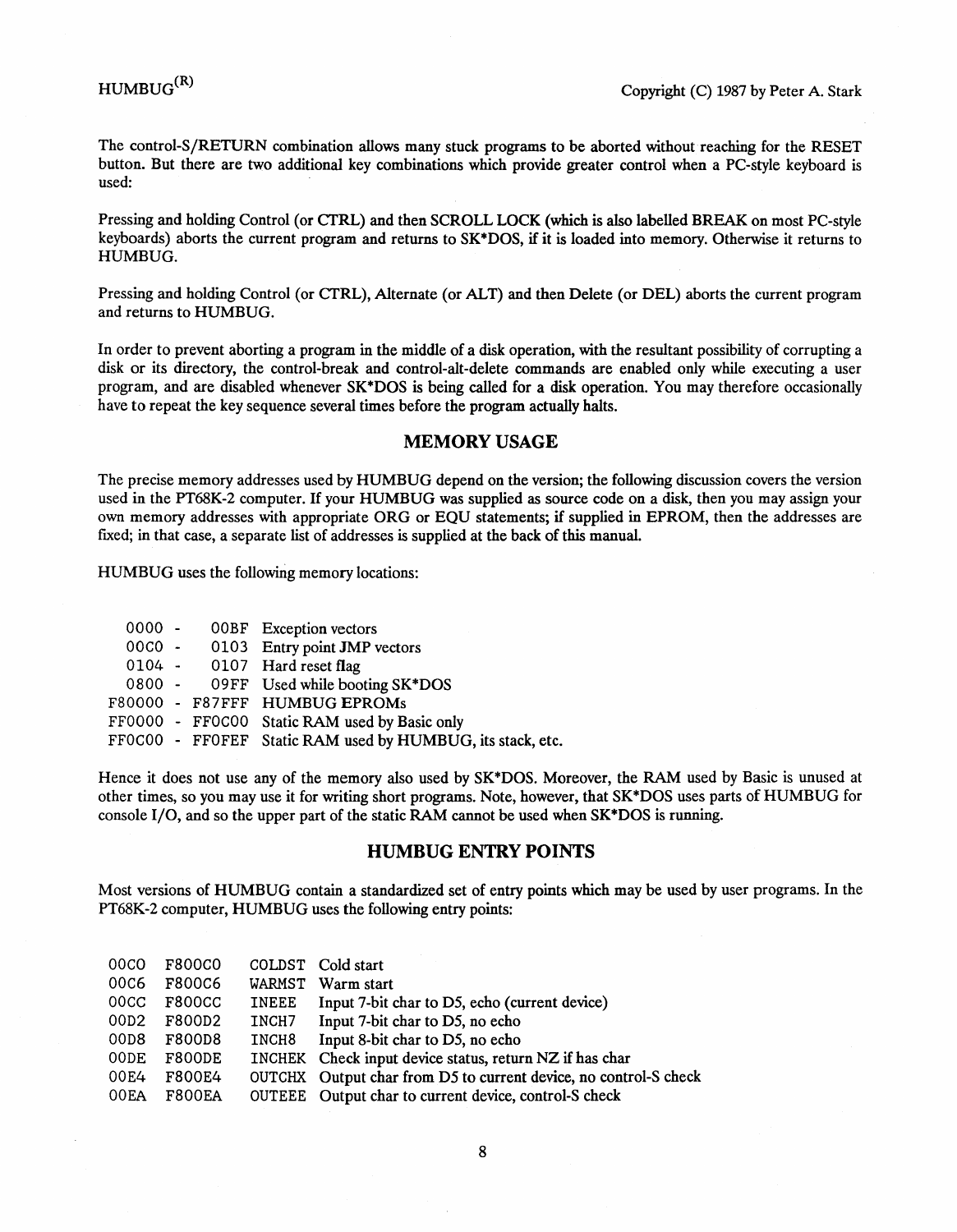| <b>F800F0</b> | OUTCHM Output char to serial port (DUART 1A)             |
|---------------|----------------------------------------------------------|
| <b>F800F6</b> | OUTCHP Output char to serial printer (DUART 1B)          |
| <b>F800FC</b> | OUTCHB Output char to monochrome video board             |
| F80102        | PSTRNG print string pointed to by A4                     |
| F80108        | OUT4HS Output 4 hex digits from D4                       |
| <b>F8010E</b> | OUT8HS Output 8 hex digits from D4                       |
| F80114        | OUTCHC Output char to color video board                  |
| F8011A        | INCH16 Input 16-bit extended char to D5, no echo         |
| F80120        | CHEK16 Check extended char status, return NZ if has char |
|               |                                                          |

The above routines have two addresses, since the F80xxx JMP vectors are copied into lower RAM at Oxxx. SK\*DOS uses several of these routines, but uses the vectors at Oxxx so that user-written programs could be substituted.

#### USEFUL HUMBUG VARIABLES

The following are some useful variables in HUMBUG:

#### ADDRESS BYTES NAME DEFAULT EXPLANATION

| 4              | PORADM        | 00FE0000 | Address of main serial port               |
|----------------|---------------|----------|-------------------------------------------|
| 4              | PORADP        | 00FE0020 | Address of 2nd (printer) serial port      |
| 1              | PORECH        | FF       | Port echo flag: $0 = no$ , else yes       |
| 1              | <b>HARDWE</b> |          | Available hardware descriptor             |
| 1              | <b>STATSI</b> |          | Input port status (see below)             |
| 1              | <b>STATSO</b> |          | Output port status (see below)            |
| 1              | <b>CATTR</b>  | 1E       | Color Video board attribute               |
| 1              | <b>MATTR</b>  | 07       | Monochrome Video board attribute          |
| 1              | CCURV         |          | Color cursor vertical position (0-\$18)   |
| 1              | <b>CCURH</b>  |          | Color cursor horiz position (0-\$4F)      |
| 1              | <b>MCURV</b>  |          | Mono cursor vertical position (0-\$18)    |
| 1              | <b>MCURH</b>  |          | Mono cursor horiz position (0-\$4F)       |
| 1              | <b>MCURSZ</b> | \$Β      | Mono cursor size                          |
| 1              | <b>CCURSZ</b> | 6        | Color cursor size                         |
| 1              | <b>PAUCTR</b> |          | Line counter for pause                    |
| 1              | <b>KBS</b>    |          | Keyboard status byte (see below)          |
| 1              | <b>KBA</b>    |          | Keyboard active byte (see below)          |
| 1              | INQFLG        |          | PC keyboard ready flag $(0 = not ready)$  |
| $\mathbf{1}$   | <b>INQCHR</b> |          | Last char revd from PC keyboard           |
| 4              | T15VEC        |          | Trap 15 vector                            |
| 4              | <b>BERVEC</b> |          | Bus error vector                          |
| $\overline{c}$ | <b>EXTCHR</b> |          | Extended 16-bit char from keyboard        |
| 1              | <b>EXTFLG</b> |          | Extended character flag $(0 = not ready)$ |
|                |               |          |                                           |

The HARDWE byte indicates what I/O equipment HUMBUG has found installed:

BIT INSTALLED DEVICE

- 7 Monochrome video board
- 6 Color (CGA) video board

reserved

3 PC-style expansion slots

 $\ddot{\phantom{0}}$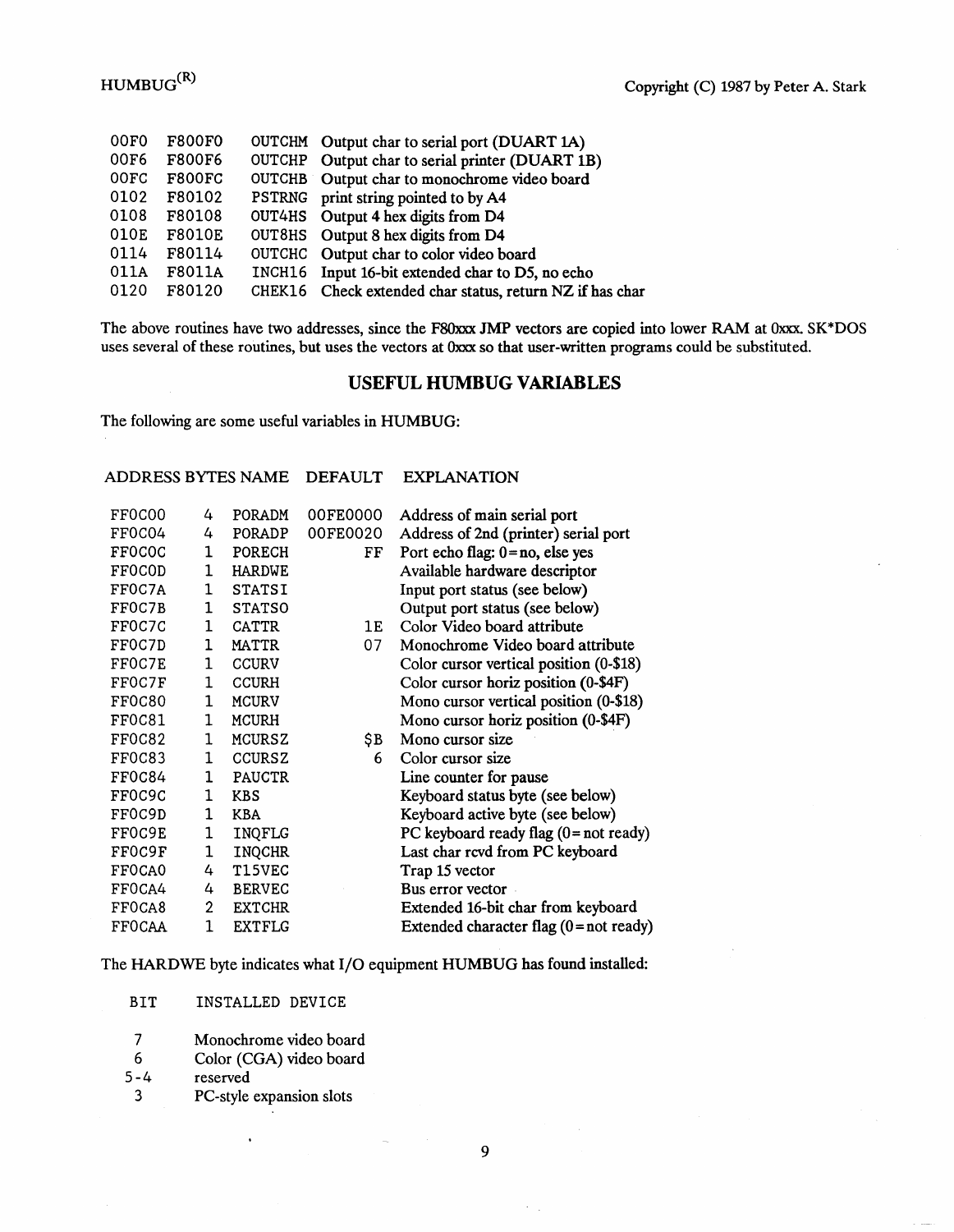2 DUART2

1 DUART1

o 68230 Parallel Interface IC

The status bytes tell which I/O devices are currently active; a bit is 1 if active, 0 if not active. It is possible to have several output devices (but not input devices) active at one time. For example, when the input status byte is 01100000, both the serial terminal output and the monochrome video board are on. This is a common situation when HUMBUG detects a monochrome video board while you are using a serial terminal. STATSO, the output status byte, definitions are:

BIT CURRENTLY ACTIVE OUTPUT DEVICE

- 7 Serial printer on DUART 1 port B
- 6 Serial terminal output on DUART 1 port A
- 5 Monochrome video board
- 4 Color (CGA) video board
- 3 reserved
- reserved
- 1 reserved
- o Pause mode flag

STATSI, the input status byte, defmitions are:

- BIT CURRENTLY ACTIVE INPUT DEVICE
- 7-2 reserved
- 1 PC-style keyboard in use
- o serial keyboard on DUART 1 port A

The KBA and KBS bytes are associated with the PC keyboard and its interrupt service routine. The KBA byte tells us which of two lock keys is currently depressed:

- BIT KEY CURRENTLY DEPRESSED
- 6 Caps lock key
- 5 Num lock key
	- other bits are currently not used

The KBS byte tells us what the current keyboard mode is:

- BIT CURRENT KEYBOARD MODE
- 6 Caps lock mode is on
- 5 Num lock mode is on<br>2 Control key is depress
- Control key is depressed
- o Shift key is depressed other bits are currently not used

The two attribute bytes define the color and/or intensity of the characters used by the video boards, using the standard bit notation as described in the video board documentation. For example, 07 for the monochrome board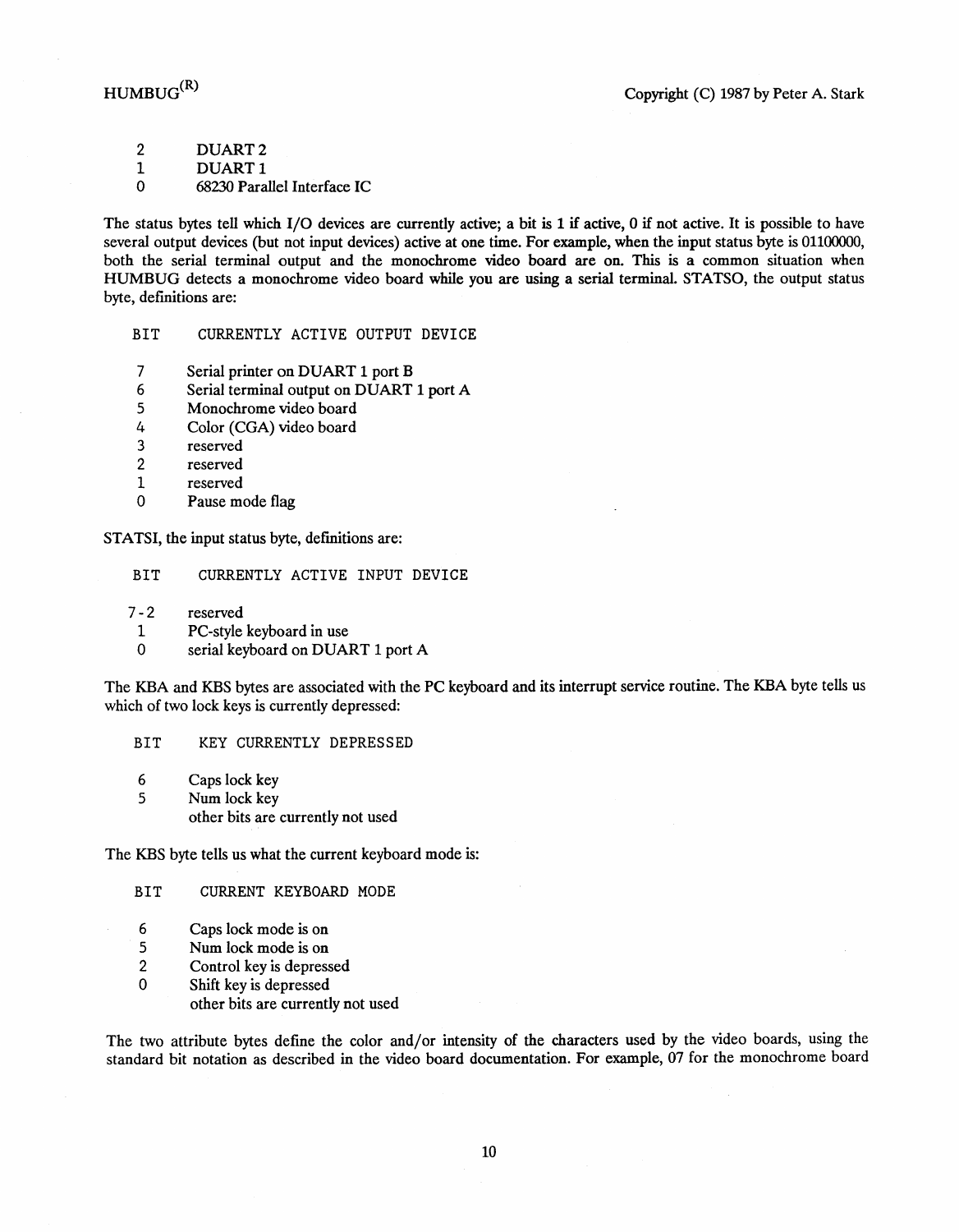defines a dim character without underlining or blinking; the \$lE for the color board defines a high intensity yellow character on a blue background without blinking.

#### EXTENDED **16-BIT** CHARACTERS

If a PC-compatible keyboard is used, then HUMBUG (versions 1.0 and above) may return a 16-bit character code as well as an 8-bit code; this allows various combinations of control, function, alternate, and cursor keys to be used. This process works as follows:

For either a serial or PC-compatible keyboard, when INCH7 or INCH8 are called, only normal alphanumeric keys return a character in DS.B; if a function or special key is pressed, it is ignored, and HUMBUG continues to wait for a normal character. INCHEK is then the status function which may be checked to determine whether such a character is available.

INCHI6, however, may be called when it is desired to sense special keys as well as normal keys (in which case CHEK16 is the corresponding status function call.) If a serial keyboard is in use, then INCH16 defaults to the normal INCH8 function. If a PC-compatible keyboard is in use, however, then INCH returns a code for every key on the keyboard, as well as unique codes for combinations which include control, alternate, or function keys. These codes are extended 16-bit codes, returned in DS.W.

For normal (i.e., alphanumeric characters and standard control) characters, the left eight bits of the code are zeroes, and the right eight bits are the standard ASCII codes for that key, with the exception that bit  $7$  is 1 if the ALT key is depressed, 0 otherwise. Non-standard keys (such as function or cursor keys) as well as combinations of such keys return a code whose left eight bits are non-zero.

The following table shows the codes generated by each key:

| KEYBOARD                |                           | (1)     | (2)      | (3)       | (4)          |
|-------------------------|---------------------------|---------|----------|-----------|--------------|
| KEY NO.                 | KEY                       | NORMAL  | SHIFT    | CONTROL   | NUM LOCK     |
|                         |                           |         |          |           |              |
| 1                       | <b>ESCAPE</b>             | 1B/001B | 1B/001B  | 1B/001B   | $\star$      |
| $\overline{\mathbf{c}}$ | 1!                        | 31/0031 | 21/0021  | $-70431$  | $\star$      |
| $\overline{3}$          | $2 \theta$                | 32/0032 | 40/0040  | $+$ /0100 | $\star$      |
| 4                       | 3#                        | 33/0033 | 23/0023  | $-70433$  | $\star$      |
| 5                       | $4\hat{S}$                | 34/0034 | 24/0024  | $-1/0434$ | $\star$      |
| 6                       | $\ast$<br>5               | 35/0035 | 25/0025  | $-70435$  | $\star$      |
| 7                       | $\ddot{\phantom{1}}$<br>6 | 36/0036 | 5E/005E  | 1E/001E   | $\star$      |
| 8                       | $7 \&$                    | 37/0037 | 26/0026  | $-1/0437$ | $\star$      |
| 9                       | $8 *$                     | 38/0038 | 2A/002A  | $-70438$  | $\star$      |
| 10                      | 9<br>$\overline{C}$       | 39/0039 | 28/0028  | $-1/0439$ | $\star$      |
| 11                      | 0<br>$\mathcal{E}$        | 30/0030 | 29/0029  | $-70430$  | $\star$      |
| $12 \overline{ }$       |                           | 2D/002D | 5F/005F  | 1F/001F   | $\star$      |
| 13                      | $= +$                     | 3D/003D | 2B/002B  | $-1/043D$ | $\star$      |
| 14                      | <b>BACKSPACE</b>          | 08/0008 | 08/0008  | 7F/007F   | $\star$      |
| 15                      | TAB                       | 09/0009 | $-7021F$ | $-$ /031F | $\star$      |
| 16                      | q Q                       | 71/0071 | 51/0051  | 11/0011   | $\star$      |
| 17                      | w W                       | 77/0077 | 57/0057  | 17/0017   | $\star$      |
| 18 <sup>°</sup>         | e E                       | 65/0065 | 45/0045  | 05/0005   | $\star$      |
| 19                      | r R                       | 72/0072 | 52/0052  | 12/0012   | $\star$      |
| 20                      | t T                       | 74/0074 | 54/0054  | 14/0014   | $\star$      |
| 21                      | y Y                       | 79/0079 | 59/0059  | 19/0019   | $\star$      |
| 22                      | u U                       | 75/0075 | 55/0055  | 15/0015   | $\mathbf{x}$ |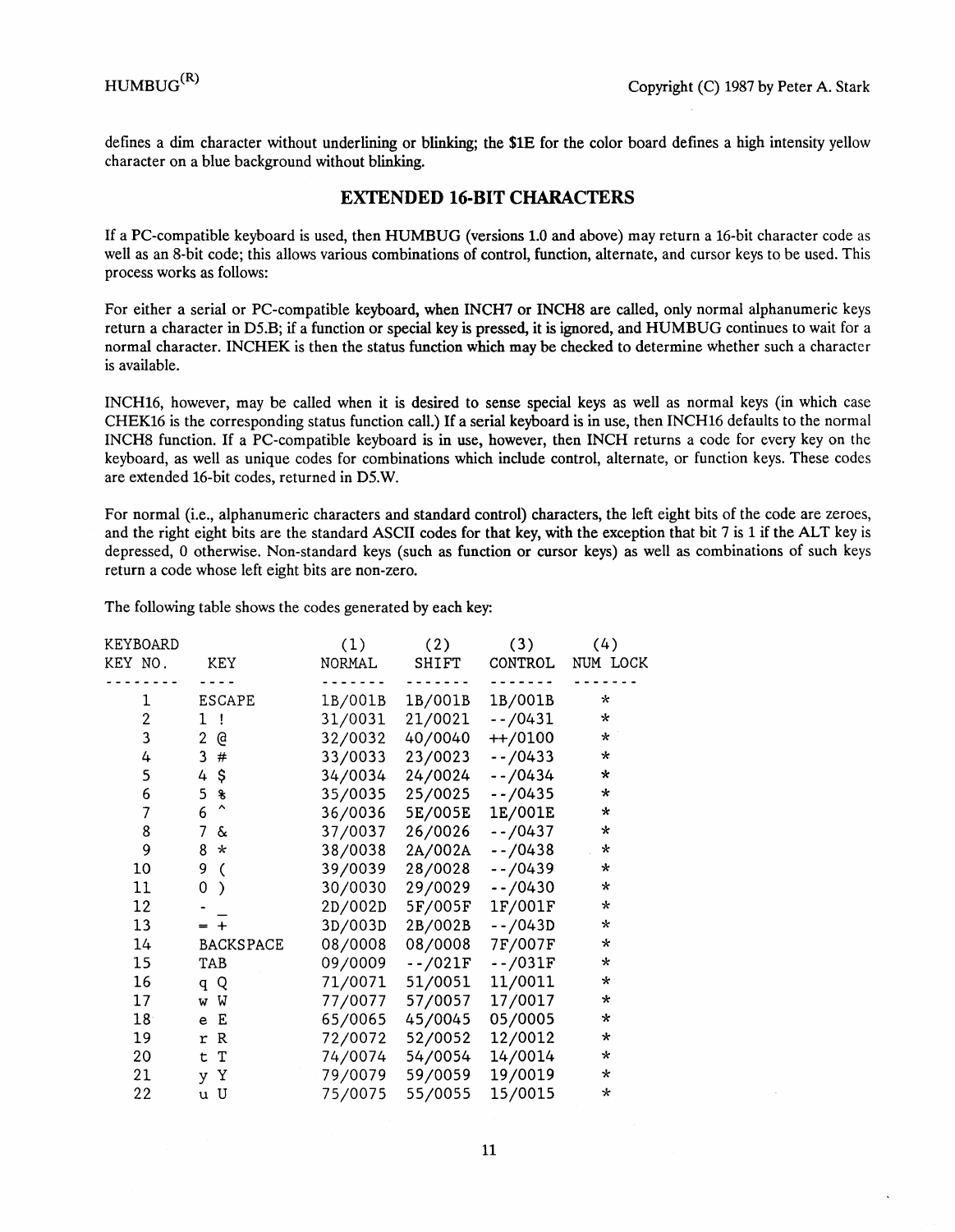$\bar{\mathcal{L}}$ 

| 23 | <b>I</b><br>i.                          | 69/0069    | 49/0049             | 09/0009         | $\star$    |
|----|-----------------------------------------|------------|---------------------|-----------------|------------|
| 24 | 0 <sup>0</sup>                          | 6F/006F    | 4F/004F             | 0F/000F         | $\star$    |
| 25 | ${\bf P}$<br>p                          | 70/0070    | 50/0050             | 10/0010         | *          |
| 26 | $\Gamma$<br>$\mathcal{L}_{\mathcal{L}}$ | 7B/007B    | 5B/005B             | 1B/001B         | *          |
| 27 | $\big)$<br>l                            | 7D/007D    | 5D/005D             | 1D/001D         | $\star$    |
| 28 | <b>RETURN</b>                           | 0D/000D    | 0D/000D             | 0D/000D         | $\star$    |
| 29 | CONTROL                                 |            |                     |                 |            |
| 30 |                                         | --/----    | --/----             | --/----         | $\sqrt{-}$ |
| 31 | a A                                     | 61/0061    | 41/0041             | 01/0001         | *          |
| 32 | s S                                     | 73/0073    | 53/0053             | 13/0013         | $\star$    |
| 33 | d D<br>£.                               | 64/0064    | 44/0044             | 04/0004         | *          |
| 34 | $\Gamma$                                | 66/0066    | 46/0046             | 06/0006         | ×.         |
|    | G<br>g                                  | 67/0067    | 47/0047             | 07/0007         | $\star$    |
| 35 | Н<br>h                                  | 68/0068    | 48/0048             | 08/0008         | $\star$    |
| 36 | j<br>J                                  | 6A/006A    | 4A/004A             | 0A/000A         | $\star$    |
| 37 | k<br>$\mathbf{K}$                       | 6B/006B    | 4B/004B             | 0B/000B         | ¥          |
| 38 | $\mathbf{1}$<br>L                       | 6C/006C    | 4C/004C             | 0C/000C         | $\star$    |
| 39 | $\vdots$<br>:                           | 3B/003B    | 3A/003A             | $-7043B$        | $\star$    |
| 40 | Ħ<br>,                                  | 27/0027    | 22/0022             | $-1/0427$       | ¥          |
| 41 | ١<br>$\ddot{ }$                         | 60/0060    | 7E/007E             | $-1/0460$       | $\star$    |
| 42 | <b>LEFT</b><br>SHIFT                    | --/----    | --/----             | --/----         | $\prime$   |
| 43 | $\mathbf{I}$<br>∖                       | 5C/005C    | 7C/007C             | 1C/001C         | $\star$    |
| 44 | $\mathbf z$<br>z                        | 7A/007A    | 5A/005A             | 1A/001A         | $\star$    |
| 45 | x X                                     | 78/0078    | 58/0058             | 18/0018         | $\star$    |
| 46 | $\mathsf C$<br>$\ddot{\textbf{c}}$      | 63/0063    | 43/0043             | 03/0003         | $\star$    |
| 47 | v V                                     | 76/0076    | 56/0056             | 16/0016         | $\star$    |
| 48 | B<br>b                                  | 62/0062    | 42/0042             | 02/0002         | $\star$    |
| 49 | n N                                     | 6E/006E    | 4E/004E             | 0E/000E         | *.         |
| 50 | m M                                     | 6D/006D    | 4D/004D             | 0D/000D         | $\star$    |
| 51 | $\,<\,$<br>,                            | 2C/002C    | 3C/003C             | $-1/042C$       | $\star$    |
| 52 | $\geq$<br>$\ddot{\phantom{0}}$          | 2E/002E    | 3E/003E             | $-7042E$        | $\star$    |
| 53 | $\boldsymbol{?}$<br>Γ                   | 2F/002F    | 3F/003F             | --/042F         | $\star$    |
| 54 | RIGHT<br>SHIFT                          | --/----    | --/----             | --/----         | --/----    |
| 55 | PRT SCR *                               | $-$ /011D  | 2A/002A             | $-/-/031D$      | 2A/002A    |
| 56 | <b>ALT</b>                              | --/----    | $-$ - $/$ - - - -   | --/----         | --/----    |
| 57 | <b>SPACE</b>                            | 20/0020    | 20/0020             | 20/0020         | $\star$    |
| 58 | CAPS LOCK                               | --/----    | $\cdot$ - / - - - - | --/----         | --/----    |
| 59 | F1                                      | $-.70101$  | $-70201$            | $-/-/0301$      | ×          |
| 60 | F2                                      | $-/-0102$  | $-/-/0202$          | $-1/0302$       | $\star$    |
| 61 | F3                                      | $-1/0103$  | $-1/0203$           | $-70303$        | $\star$    |
| 62 | F4                                      | $-1/0104$  | $-1/0204$           | $-1/0304$       | *          |
| 63 | F5                                      | $-/-/0105$ | $-70205$            | $-/-/0305$      | $\star$    |
| 64 | F6                                      | $-70106$   | $-/-/0206$          | $-1/0306$       | $\star$    |
| 65 | F7                                      | $-1/0107$  | $-1/0207$           | --/0307         | $^{\star}$ |
| 66 | F8                                      | $-1/0108$  | $-/-/0208$          | $-/-/0308$      | $\ast$     |
| 67 | F9                                      | $-1/0109$  | $-1/0209$           | $-1/0309$       | $^{\star}$ |
| 68 | F10                                     | $-/-/010A$ | $-1/020A$           | $-/-/030A$      | $^{\star}$ |
| 69 | NUM LOCK                                | --/----    | --/----             | $- - / - - - -$ | --/----    |
| 70 | SCROLL LOCK                             | $-$ /011E  | $-$ /021E           | $-$ /031E       | $\star$    |
| 71 | HOME                                    | $-1/0120$  | 37/0037             | $-1/0320$       | 37/0037    |
| 72 | UP ARROW                                | --/0125    | 38/0038             | $-70325$        | 38/0038    |
| 73 | PG UP                                   | --/0123    | 39/0039             | $-1/0323$       | 39/0039    |
| 74 | GREY MINUS                              | 2D/002D    | 2D/002D             | $-/-/032D$      | 2D/002D    |